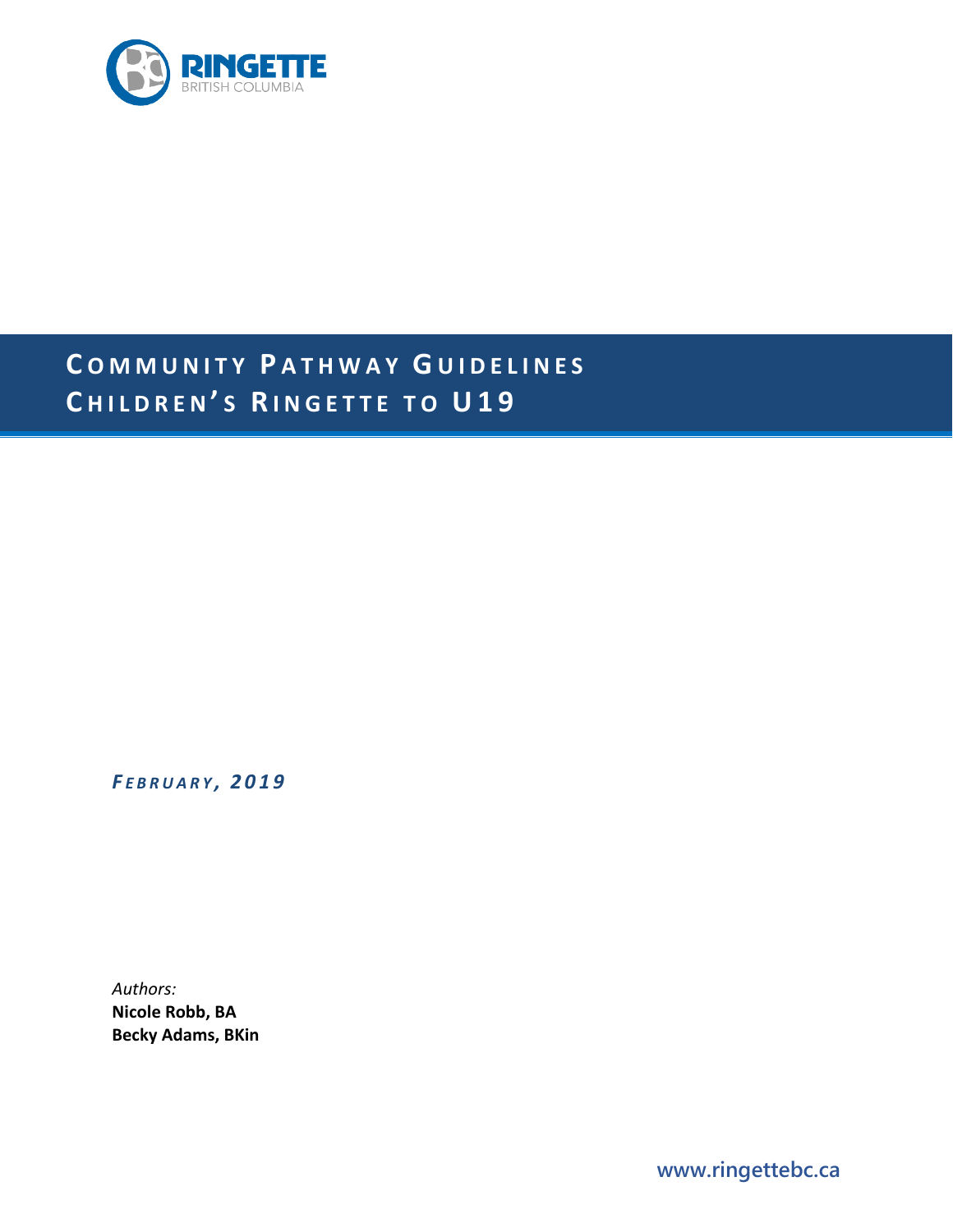# Table of Contents

| 1.                                        | <b>INTRODUCTION</b>                               | $\overline{2}$          |
|-------------------------------------------|---------------------------------------------------|-------------------------|
| 1.1.                                      | <b>STRATEGIC INITIATIVES</b>                      | $\overline{\mathbf{c}}$ |
| 1.2.                                      | <b>PRINCIPLES</b>                                 | $\overline{2}$          |
| 2.                                        | <b>TEAM FORMATION</b>                             | 4                       |
| 2.1.                                      | <b>TEAM FORMATION U10 DIVISION</b>                | 4                       |
| 2.2.                                      | <b>TEAM FORMATION U12 DIVISION</b>                | 5                       |
| 2.3.                                      | <b>TEAM FORMATION U14 TO U19</b>                  | 5                       |
| 2.4.                                      | <b>CLUB ASSOCIATION GEOGRAPHIC BOUNDARIES</b>     | 6                       |
| 3.<br><b>COACHING AND TEAM STAFF</b>      | 7                                                 |                         |
| 3.1.                                      | <b>CERTIFICATION</b>                              | 7                       |
| 3.2.                                      | <b>TEAM STAFF SELECTION</b>                       | $\overline{7}$          |
| 4.                                        | <b>COMPETITION</b>                                | 8                       |
| 4.1.                                      | SEASON COMPETITION (LEAGUE PLAY) - U10 TO U19     | 8                       |
| 4.2.                                      | U10 AND FUNDAMENTALS YEAR END EVENTS              | 8                       |
| 4.3.                                      | <b>U12 YEAR END EVENT</b>                         | 8                       |
| 4.4.                                      | PROVINCIAL CHAMPIONSHIPS U14 TO U19               | 8                       |
| 5.                                        | <b>OTHER CONSIDERATIONS</b>                       | 9                       |
| 5.1.                                      | <b>PLAYER PICK UPS</b>                            | 9                       |
| 5.2.                                      | <b>PLAYER MOVEMENT</b>                            | 9                       |
| 5.3.                                      | TRAINING                                          | 9                       |
| 5.4.                                      | <b>PLAYER DEVELOPMENT</b>                         | 9                       |
| 5.5.                                      | LONG TERM ATHLETE DEVELOPMENT STAGES OF COMMUNITY | 10                      |
| <b>APPENDIX 1 - ZONE CLUB TEAMS</b><br>6. | 11                                                |                         |

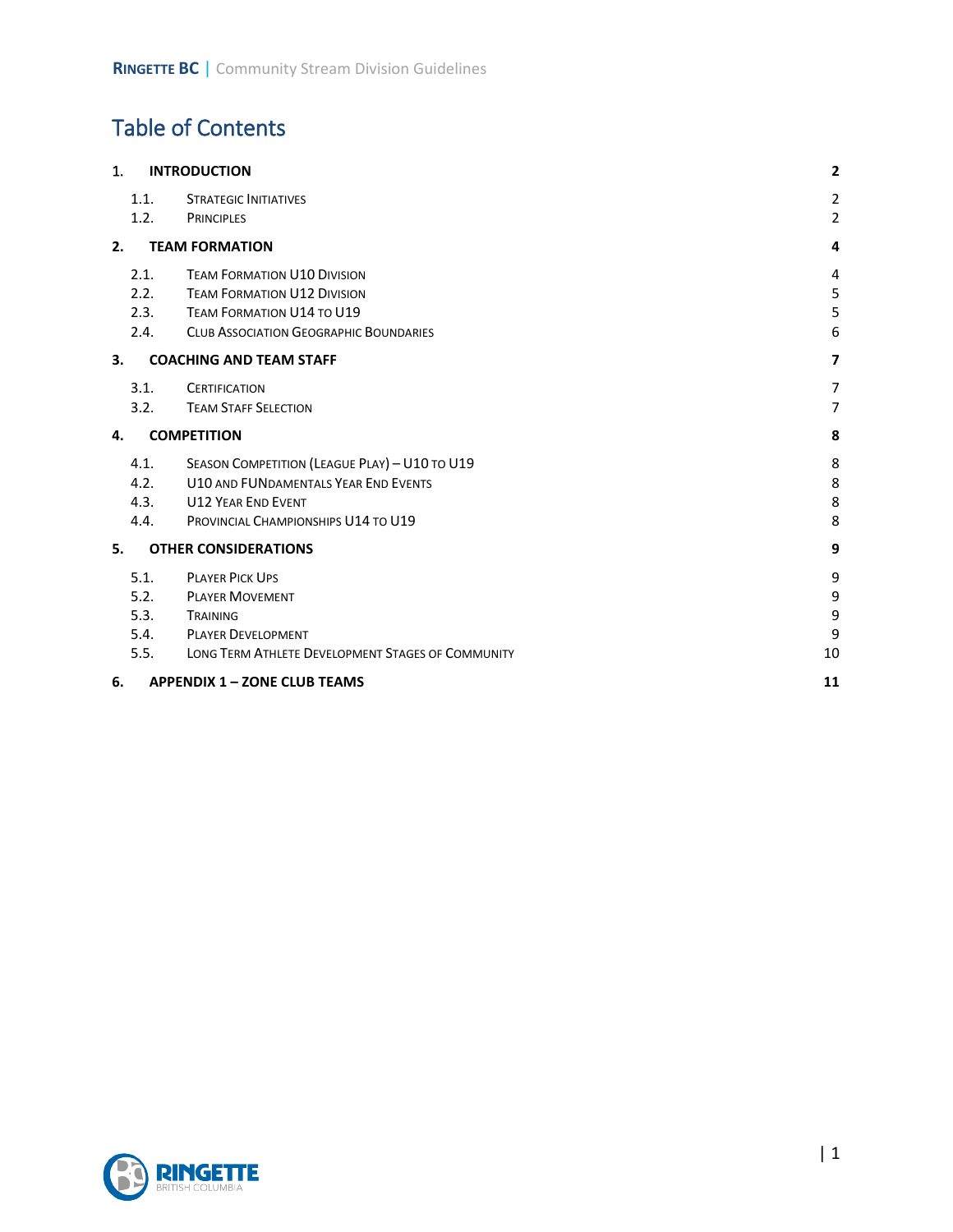## 1. Introduction

These guidelines are for the Community or "Club" Athlete Pathway. The guidelines will apply from U10 to U14 beginning in the 2019/20 season and will apply to the U16 and U19 divisions beginning in the 2020/2021 season.

The Community Athlete Pathway is for the athlete who is seeking sport for life opportunities and broadly includes athletes starting at FUNdamentals through to adult teams. Teams in this pathway can be co-ed in formation. Participants can leave and return to the community pathway through their playing career.

The Community Pathway is focused on sport for life, long-term athlete development and longterm participant development. All Club Associations are able to support community-based "Club" teams, built around skill development, friendships and age groups. Competition is primarily regional with optional travel.

Competition includes league play and any tournaments that teams choose to attend. Teams in the U14, U16, U19 and 18+ divisions have the option to participate in Provincial Championships as a wind-up to their playing season. Teams in U12 can choose to participate in a Provincial Championship-style or Jamboree-style Year-End Event.

#### 1.1. Strategic Initiatives

The introduction of the Community Pathway is to engage more athletes by allowing them to participate in a competition structure that encourages increased participation and meaningful competition. This is an integral part of the athlete experience pathways which allows players to participate at the level of their choice and their calibre of play. The Community Pathway and the formation of a Club competition structure align with several strategic initiatives within the Ringette BC 2019 – 2023 Strategic Plan:

- $\triangleright$  the athlete pathway is clearly defined and accessible;
- $\triangleright$  participation for all athletes at all divisions is encouraged and facilitated;
- $\triangleright$  stronger alignment with principles of long-term athlete development;
- $\triangleright$  facilitation of increased engagement with a goal to improve athlete retention and registration numbers; and
- $\triangleright$  the guiding principles of competition are followed.

#### 1.2. Principles

Ringette BC, Leagues and Club Associations will be guided by the following principles:

 Athletes, Coaches and Administrators will pledge the *True Sport Principles* and will be ambassadors of *True Sport* in Ringette;

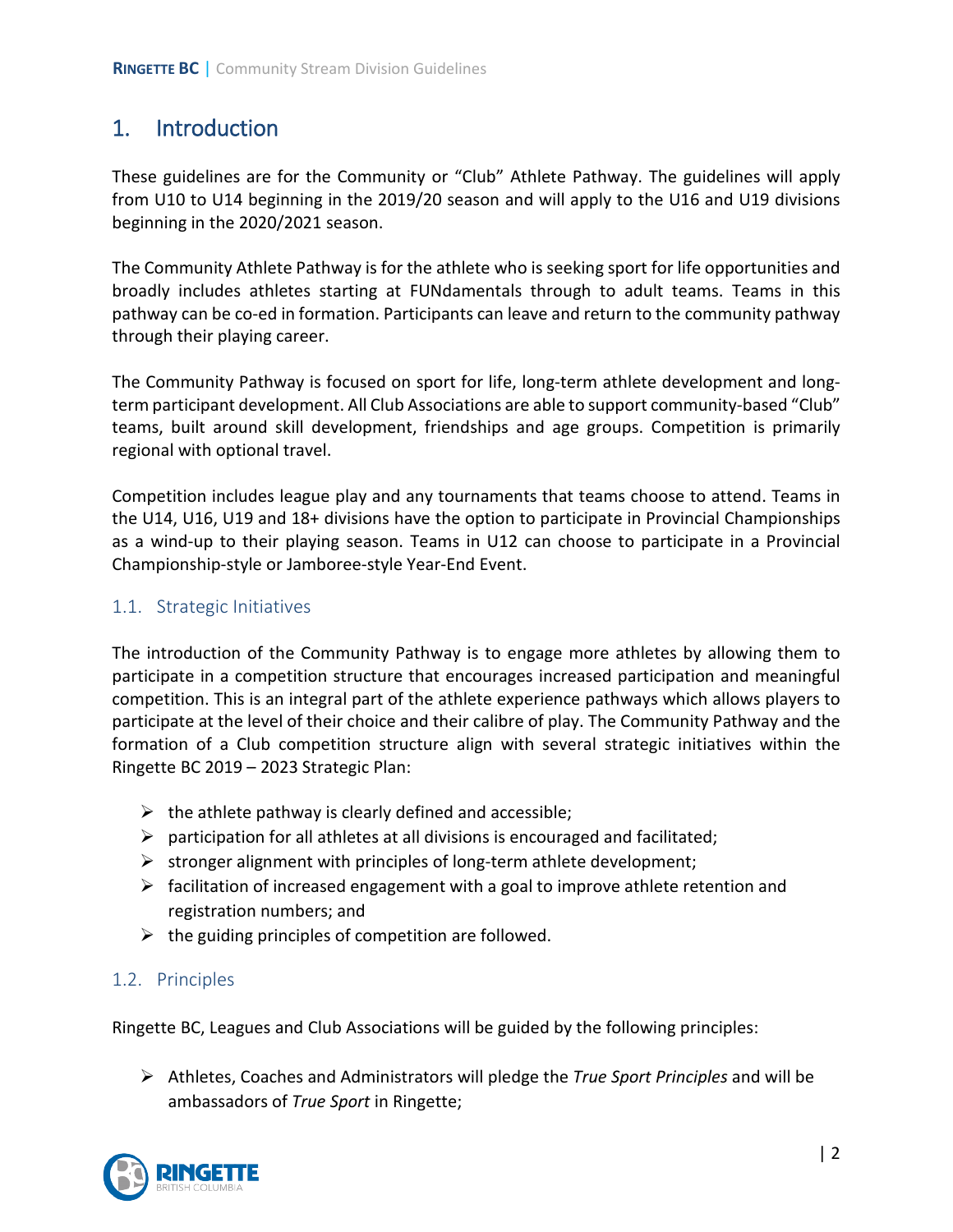- $\triangleright$  the program guidelines and policies will work to promote the principles of meaningful competition;
- $\triangleright$  the Club system of competition will provide increased opportunities for participation;
- $\triangleright$  players will be given development opportunities regardless of what team they are playing on;
- $\triangleright$  program guidelines and policies will create a network of Coaches; and
- $\triangleright$  program guidelines and policies will build a competition structure that can evolve with increased participants and support a growing sport.

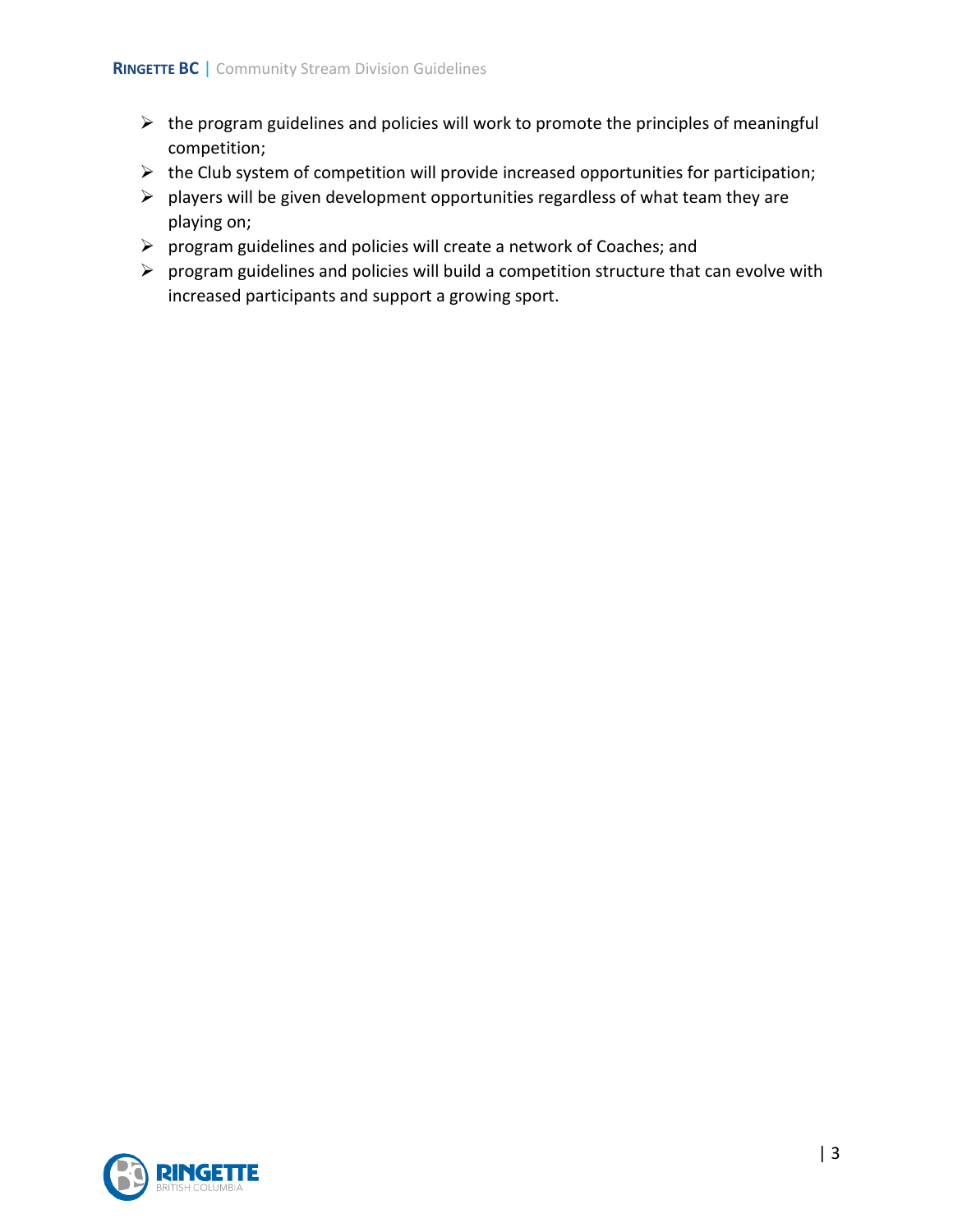# 2. TEAM FORMATION

The Community (or "Club") competition system is for athletes starting at FUNdamentals through to adult teams. Teams are formed within each Club Association and participate in a system of competition following the program principles above and guidelines below. Community division teams can be co-ed.

Ringette BC encourages smaller roster sizes on Club teams to facilitate increased ring touches, player engagement and overall enjoyment of the game. In addition, smaller rosters assist with the following player development initiatives:

- $\triangleright$  increased engagement for all players as they are more active during practices and games;
- $\triangleright$  increased opportunities to experience playing different positions;
- $\triangleright$  increased opportunity for skill development;
- $\triangleright$  increased opportunity for players to experience different game situations; and
- $\triangleright$  increased opportunities for Coaches to train and develop all of the athletes on their team while recognizing individual skill levels of players.

Teamsin the same age division compete against each other in balancing games between multiple Club teams from the same Club Association to ensure the rosters of the two teams are as evenly matched as possible. Changes to team rosters can be made following balancing games and prior to the **November 1st roster deadline** each season.

The Community (or "Club") competition system will promote meaningful competition in all age groups, increase development and provide optional travel opportunities for players.

### 2.1. Team Formation U10 Division

Teams are formed within each individual Club Association. Club Associations should aim to create as many balanced U10 teams as possible. Smaller rosters are encouraged at U10 to engage as many participants as possible in events.

Teams may be formed using simple assessment criteria and Coach input, or by player draft between Head Coaches. In either case, the Club Association is responsible for overseeing the creation of the rosters.

Balancing games between teams in the same Club Association should take place at the start of the season following assessments and initial team formation. Leagues should consider season to date results when scheduling League play to influence meaningful competition.

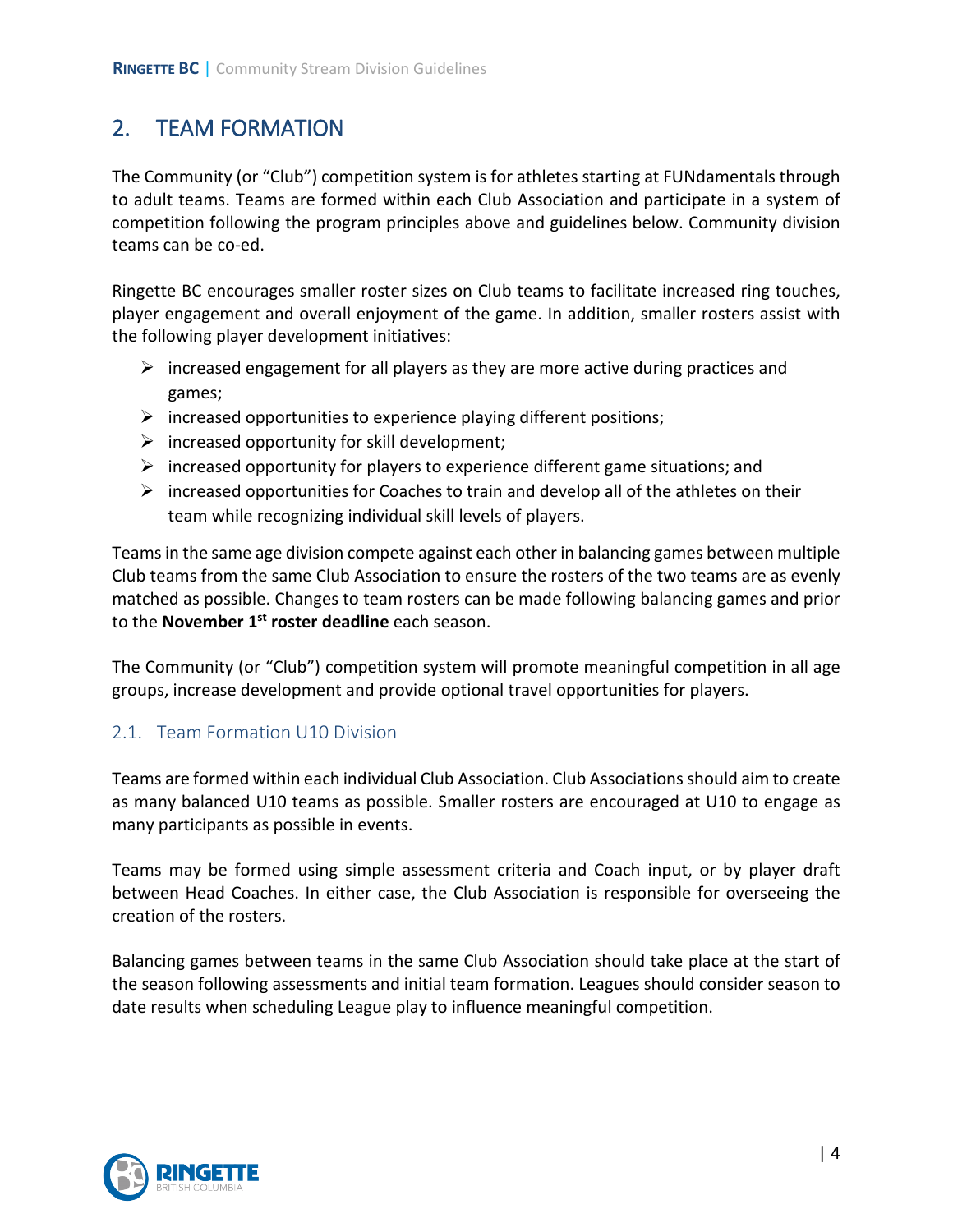### 2.2. Team Formation U12 Division

Teams are formed within each individual Club Association. Club Associations should aim to create as many U12 teams as possible. In an effort to create evenly matched teams, Club Associations will conduct formal player evaluations on all athletes within the age division using the standardized Ringette BC U12 evaluation criteria. If a Club Association has the ability to form more than one team in an age division, the teams will be balanced to allow those teams to compete with each other under the same competition structure.

Teams may be formed using the evaluation criteria and Coach input, or by player draft between Head Coaches. In either case, the Club Association is responsible for overseeing the creation of the rosters. The team will be assigned a team ordinal which will be used to assist with pooling and forming League and Sanctioned event game schedules. Team ordinals should be shared with the League and sanctioned tournaments to assist with creating pools to facilitate meaningful competition.

Balancing games between teams in the same Club Association should take place at the start of the season following player evaluations and initial team formation.

### 2.3. Team Formation U14 to U19

Teams are formed within each individual Club Association. In an effort to create evenly matched teams, Club Associations will conduct player evaluations on all athletes within the age division using the standardized Ringette BC evaluation criteria.

If a Club Association has the ability to form more than one team in an age division, the teams will be balanced to allow the teams to compete with each other under the same competition structure. Teams may be formed using the evaluation criteria and Coach input, or by player draft between Head Coaches. In either case, the Club Association is responsible for overseeing the creation of the rosters. Balancing games between teams in the same Club Association should take place at the start of the season following player evaluations and initial team formation.

All teams will be assigned a team ordinal which will be used to assist with pooling and forming League and Sanctioned event game schedules. Team ordinals should be shared with the League and sanctioned tournaments to assist with creating pools to facilitate meaningful competition.

The vision is for each Club Association to form Club teams within their Association. However, if there is an inability to form a Club level team at U14, U16 or U19 within a Club Association, the Club Associations from a zone may choose to create Zone Club teams per Appendix 1 of this document, *or* players may be released to an adjacent community as per the existing Ringette BC policy. In all cases, the creation of Zone teams will require the consent of Ringette BC and the mutual consent of the affected Club Associations. If consent cannot be reached, the player(s) will follow the existing Release Policy.

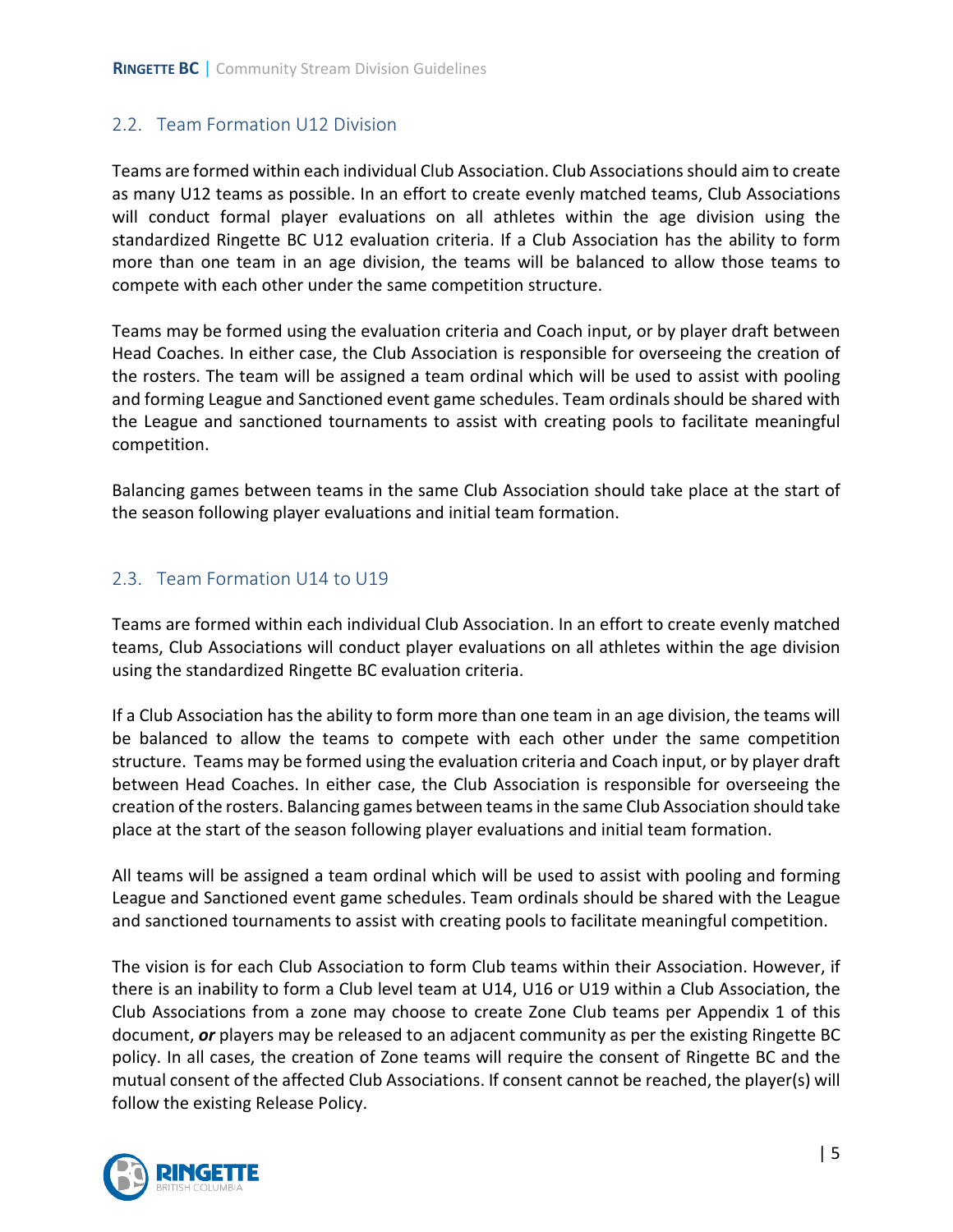#### 2.4. Club Association Geographic Boundaries

The Club Association geographic boundaries are outlined in Ringette BC policy. All athletes must register with the Club Association that governs their geographical boundaries based on their primary residential address. All registrants must show proof of residency as part of the registration process. Releases between Club Associations are not permitted in the Community Pathway unless there is no Club team on which they can play. Club Associations should make every effort to accommodate all participants.

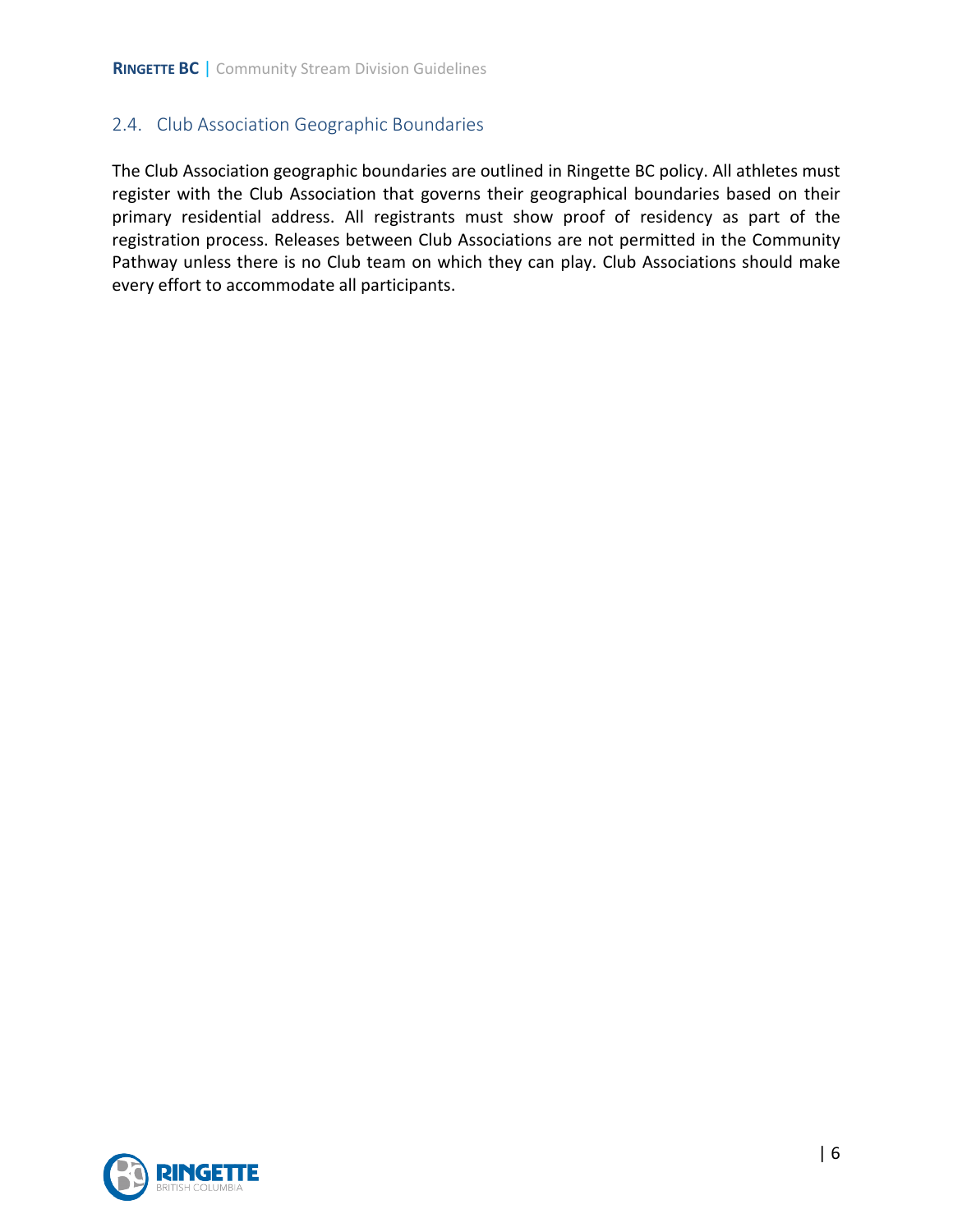# 3. COACHING AND TEAM STAFF

### 3.1. Certification

Active coaches for Club teams will require the following minimum levels of certification:

| Division            | Position               | Coaching Level     | Concussion      | Respect in Sport or |
|---------------------|------------------------|--------------------|-----------------|---------------------|
|                     |                        | Required           | <b>Training</b> | Equivalent          |
| Children's Ringette | <b>Head Coach</b>      | <b>CSI Trained</b> | Required        | Required            |
| (FUNdamentals       | <b>Assistant Coach</b> | <b>CSI Trained</b> | optional        | Required            |
| and $U10$ )         | Coach-in-Training      | CSI or instructor  | n/a             | Required            |
|                     |                        | course             |                 |                     |
| U12 Club            | <b>Head Coach</b>      | <b>CSI Trained</b> | Required        | Required            |
|                     | <b>Assistant Coach</b> | <b>CSI Trained</b> | Required        | Required            |
|                     | Coach-in-Training      | CSI or instructor  | optional        | Required            |
|                     |                        | course             |                 |                     |
| U14 Club            | <b>Head Coach</b>      | <b>CSI Trained</b> | Required        | Required            |
|                     | <b>Assistant Coach</b> | <b>CSI Trained</b> | Required        | Required            |
|                     | Coach-in-Training      | <b>CSI Trained</b> | optional        | Required            |
| U16 and U19 Club    | <b>Head Coach</b>      | CI Trained         | Required        | Required            |
|                     | <b>Assistant Coach</b> | CI Trained         | Required        | Required            |
|                     | Coach-in-Training      | <b>CSI Trained</b> | Required        | Required            |

Other Team Staff such as Managers and Trainers must meet the standards outlined by Ringette BC under the Coaching Development Policy.

All Team Staff must have completed a criminal record check and participated in a screening process as per Ringette BC Coach and Team Staff Selection Policy. Each team must follow the Female on the Bench requirements as set out by Ringette Canada. This includes having a female Coach on the bench for all games.

Team staff are defined as all coaching staff including the coach-in-training, team manager, trainers and sport science personnel. Team staff that are able to access field of play is defined in competition technical packages. Typically, the Head Coach, two Assistant Coaches (including a Coach-in-Training), and a Trainer (if desired) may be on the bench during games.

### 3.2. Team Staff Selection

Individuals interested in coaching a team must complete an application, with references and participate in a screening process conducted by the Club Association.

Every Club Association must adhere to the Ringette BC Coach and Team Staff Selection Policy and the Volunteer Screening Policy when appointing Coaches and other Team Staff to their teams.

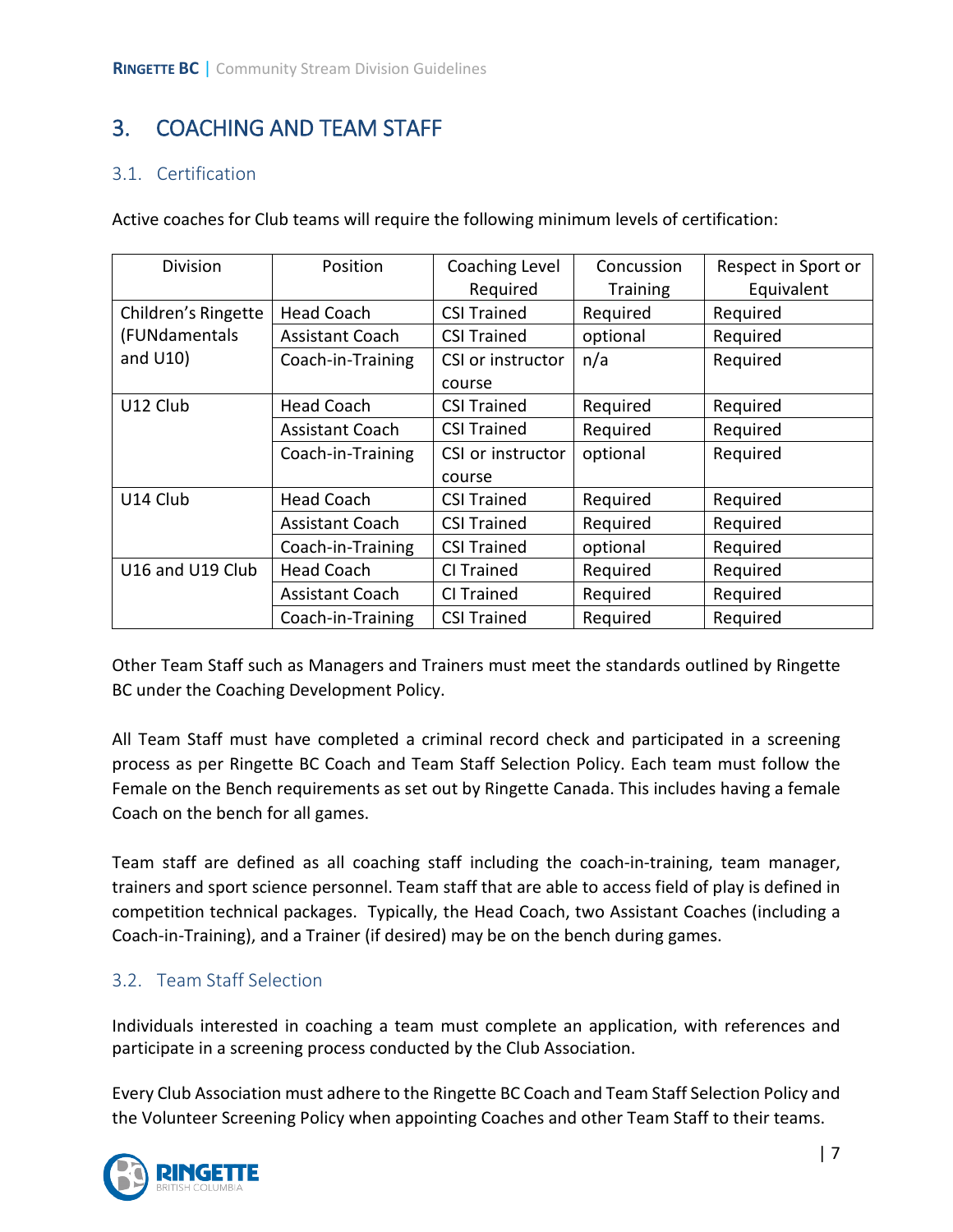# 4. COMPETITION

#### 4.1. Season Competition (League Play) – U10 to U19

Club teams from U10 to U19 will participate in League competition throughout the playing season. League play will determine seeding for the U12 Year-End Event and Ringette BC Provincial Championships.

League play for Club teams will be operated by the Ringette Leagues within BC; Lower Mainland, Thompson Okanagan, Northern and Island. Teams participating in League play will be subject to the League's Rules of Competition. Club teams will compete against teams within their division and may attend additional tournaments should the team choose. Club teams will be expected to follow the new Ringette BC Player Pick Up Policy during league play. Introduced for the 2019/20 season, the more flexible policy is intended to facilitate game play and potential additional travel opportunities for interested athletes.

#### 4.2. U10 and FUNdamentals Year End Events

Ringette BC encourages all Leagues and Club Associations to facilitate year-end fun focused wrapup events for their U10 teams and FUNdamentals participants. Examples include the Port Coquitlam Jamboree and the Houston Jamboree.

#### 4.3. U12 Year End Event

All U12 teams are eligible to participate in the Ringette BC U12 Year-End Event. The Year-End Event is a U12 only event open to all U12 teams in the province. It is meant to be a wrap-up to the season while introducing teams to a competitive tournament format similar to Provincial Championships. In order to participate, teams must submit a *Commitment to Attend* form to Ringette BC. The tournament is built on the principles of meaningful competition and the guiding principles of competition.

The U12 Year-End Event will incorporate a championship format with gold, silver and bronze medals beginning in 2020.

#### 4.4. Provincial Championships U14 to U19

All Club teams from U14 to U19 are eligible to participate in Provincial Championships. Provincial Championships are optional for all Club teams and are open to all teams that commit to attend under Ringette BC's expanded format. The Provincial Championships are for *all* athletes playing within the Community "Club" structure. The tournament is built on the principles of meaningful competition and the guiding principles of competition.

The Club Provincial Championships for U14 to U19 will take place in March of each year. More than one host may be required each season, and the events will move around the province.

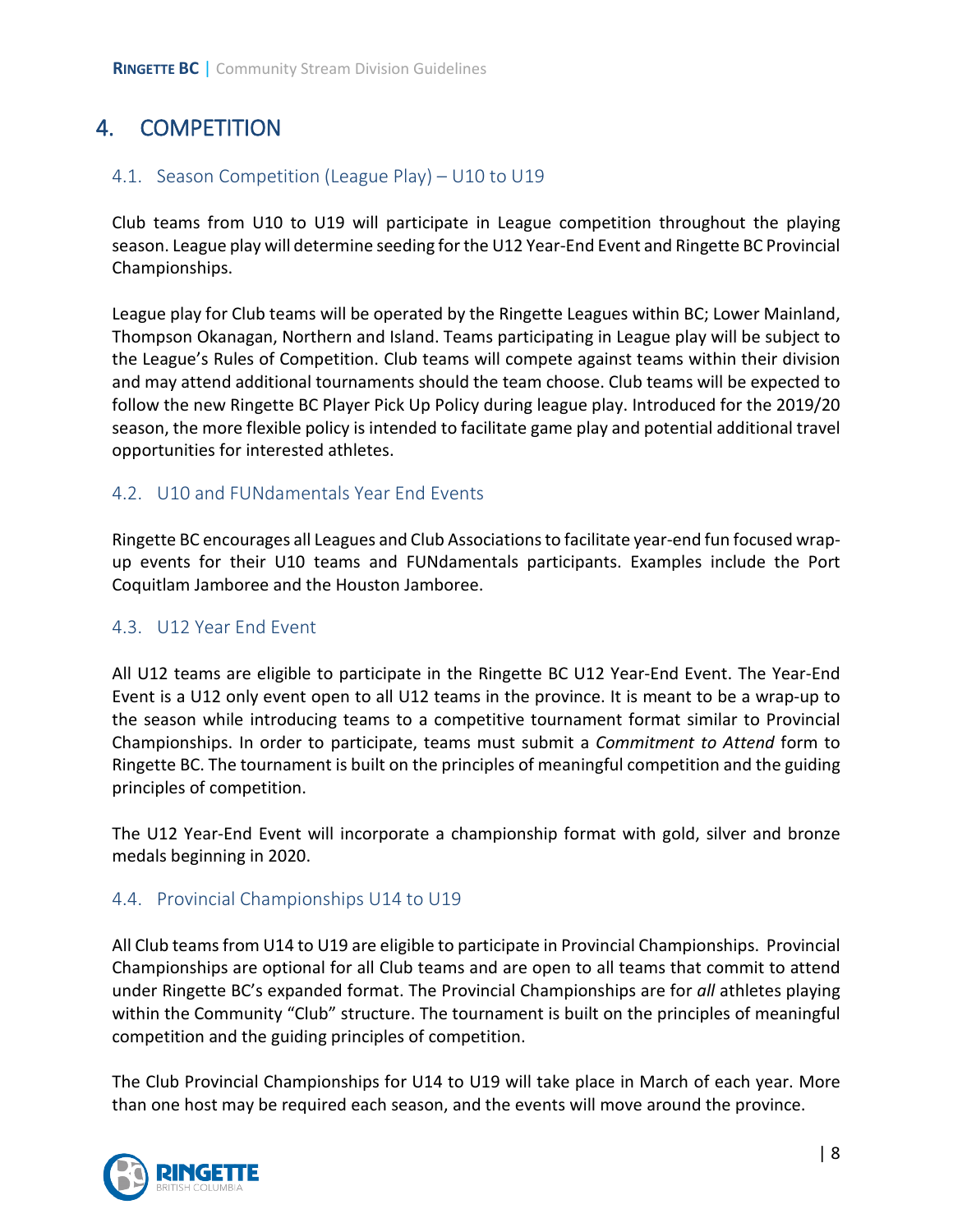## 5. Other Considerations

#### 5.1. Player Pick Ups

Club Teams may pick up players to participate in league play, tournaments, and Provincial Championships under the revised Player Pick Up policy. The revised policy is meant to facilitate game play and travel as well as providing potential development opportunities for multiple players over the course of a season. The two key changes are that i) players can now be picked up to play in five leagues games *and* one tournament; and ii) teams may participate with 50% plus one rostered players provided that the players picked-up have similar ordinals to the players unable to attend<sup>[1](#page-9-0)</sup>.

#### 5.2. Player Movement

Players may request to move up a division. However, there is more to consider than skill and ability when making this decision. Players wishing to advance will be subject to the Ringette BC Player Movement Policy. Player movement decisions must ensure that players in the receiving division are not disadvantaged for resources or ice time due to resulting team size.

In addition, under the new policy, consideration can be made for U12 players that have previously participated in a Competitive Introduction program, and that score at the top of the U12 Division Player Evaluations.

#### 5.3. Training

Teams will train at facilities that exist within their Club Association. Club teams are expected to have two (2) to three (3) team events per week, including ringette games. Exceptions are for tournaments or extended play weekends, which create additional ice time.

Club Teams competing in the Community Athlete Pathway should embrace the following characteristics:

- $\triangleright$  teams practice once or twice a week and participate in a league game once or twice a week (two to three ice times per week maximum);
- $\triangleright$  teams focus on skill development, building friendships and ensuring fun and enjoyment;
- $\triangleright$  teams are participating in competition that will challenge and enhance their skills and experience in ringette; and
- $\triangleright$  multi-sport participation is encouraged and facilitated.
- 5.4. Player Development

<span id="page-9-0"></span> $1$  Please note that any player pick-up requests for sanctioned tournaments must also meet the sanctioned tournament guidelines for player pick-up rules, and that the game limit does not apply to Ringette BC Provincial Championships.

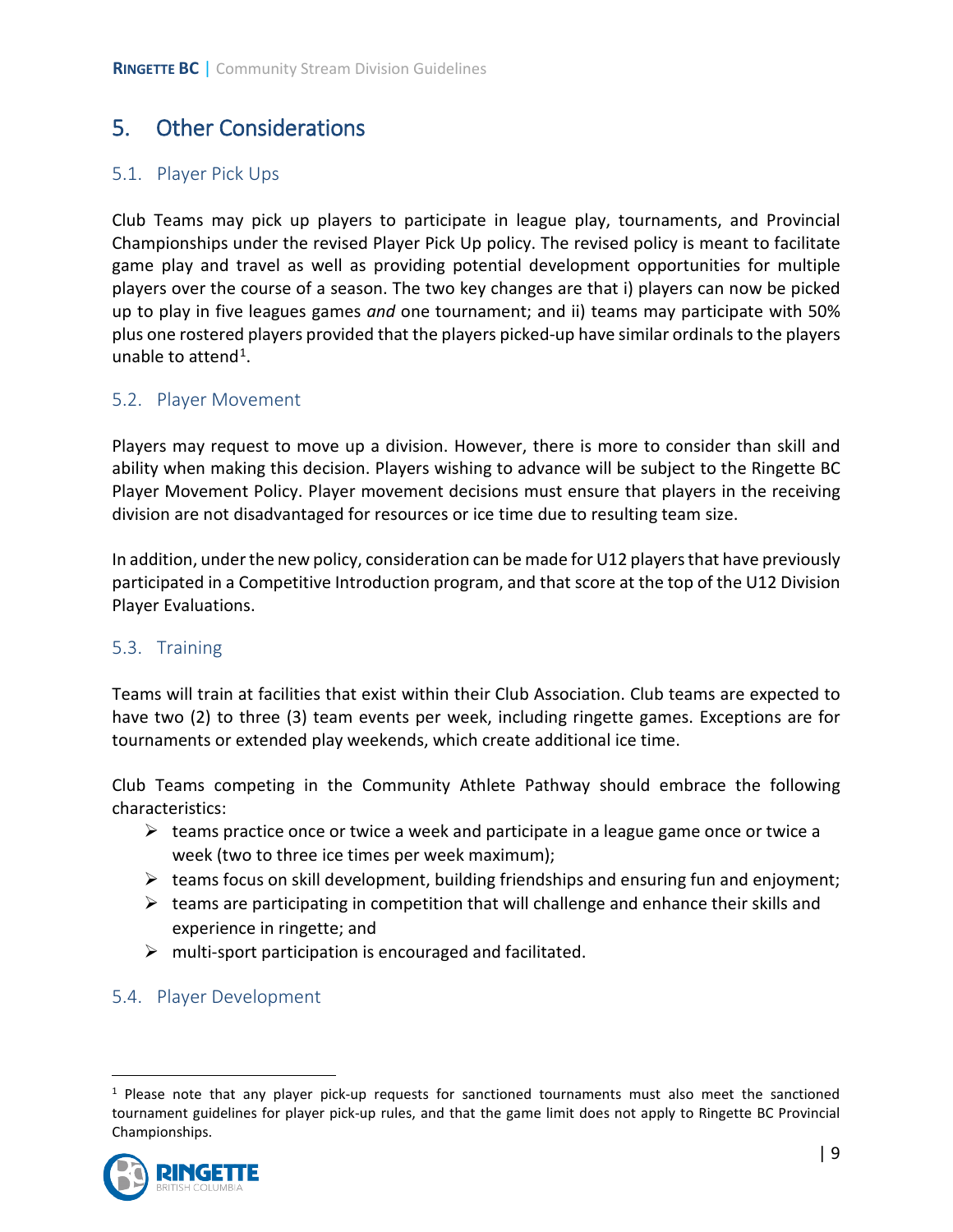Leagues and Club Associations may work together to provide additional development opportunities for players seeking to further their skills. For instance, U12 players may participate in the Competition Introduction program. U14 to U19 players that are unsuccessful in making a Competitive Zone team may wish to participate in a Zone-based Club Association-led development program operated at the discretion of the local Zone or Club Association. Such program must be based on similar principles to the League-based U12 program.

#### 5.5. Long Term Athlete Development Stages of Community

Divisions and the LTAD stages within the Community Pathway:

- $\triangleright$  FUNdamentals Active Start and FUNdamentals
- $\triangleright$  U10 Early Learn to Train
- $\triangleright$  U12 Late Learn to Train
- $\triangleright$  U14 Train to Train
- $\triangleright$  U16 and U19 Competitive for Life and Sport for life

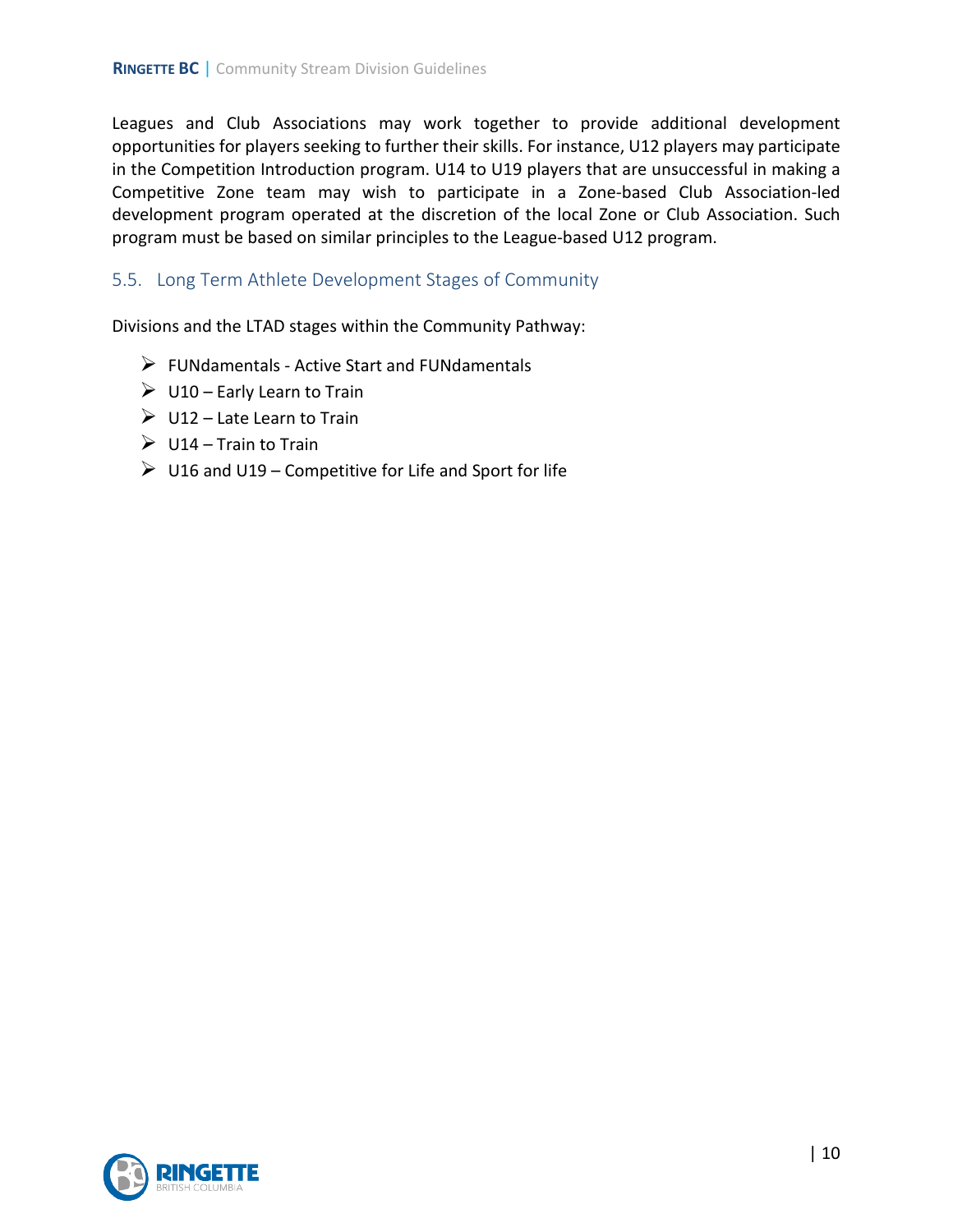## 6. Appendix 1 – Zone Club Teams

Teams from U14 to U19 can be formed using the "Zone" principle if there are not enough athletes in a Club Association to field a team. Zone teams differ from player releases at the club level because Club Associations will retain registration dollars and the players will still be active in their home community. The creation of Zone teams is an *alternative* to player releases when a Club Association does not have enough players to form a team.

Associations must work together to make sure that multiple Zone teams are balanced (if there is more than one in a Zone) and that every player has a team to play on.

To form a Zone team, affected Club Associations may submit a request to Ringette BC, supported by a team roster, ordinals and a supporting board motion from each Club Association in the Zone, prior to October 1<sup>st</sup> of each playing season.

Ringette BC reserves the right to reject any request to form a Zone Club team for any reason. Consideration will be based on the following criteria:

- $\triangleright$  Association Boards, Coaches and Parents are informed and have read these guidelines;
- $\triangleright$  Players, Teams, or Club Associations are not disadvantaged through the formation of the team;
- $\triangleright$  Club Associations understand the requirement to provide proportional ice time;
- $\triangleright$  The creation of the Zone team is to accommodate players and is not being used as a method to "stack" a roster; and
- $\triangleright$  The home League is supportive of the request

Any Zone Club teams will train at facilities that exist within their Zone. The Club Associations that make up the Zones will be responsible for contributing a proportional amount of ice to the Zone team for practices and games based on the number of players from within a Club Association participating on each team. For example, if 45% of players come from Club A and 55% from Club B, the ice sessions hosted by each Club Association would allocate ice for practices and games following these proportions.

Club Zone teams formed on this principle will wear the jerseys of the Club Association from which the majority of its players are registered. However, registration dollars will remain with each player's home Club Association.

Ringette BC recognized Zones for the 2019/20 season are as follows:

#### **Thompson Okanagan Ringette League:**

**Zone 5:** Greater Vernon Ringette Association, Shuswap Ringette Association **Zone 6:** Kelowna Ringette Association, Westside Ringette Association

#### **Northern Ringette League:**